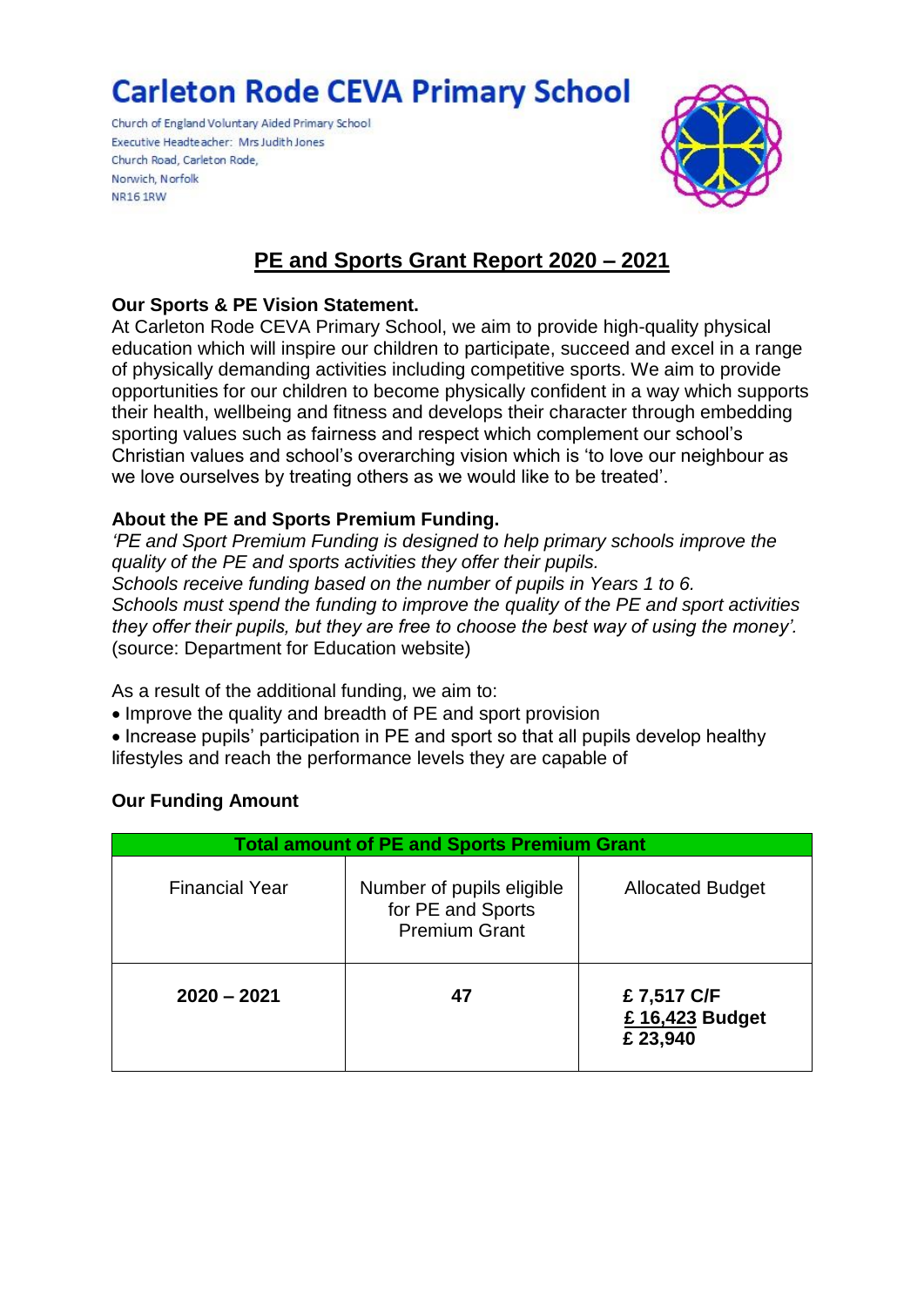### **Key Focus areas for 2020 - 2021**

We continue to develop successful areas from previous years and introduce new opportunities to our children:

- Continue to offer opportunities for our children to sample different kinds of sport and physical activities
- Continue to hire a quality sports coach to upskill staff in teaching a wider range of sport, to ensure we have a sustainable legacy of capable staff
- Purchase new and replacement indoor sports equipment
- To replace the existing outdoor equipment with new, challenging and fit for purpose equipment for all ages
- To provide technology for use in school hall for both physical and mental health and wellbeing for all ages
- To employ 1:1 Pastoral Support Worker to provide wellbeing support for both students and their families

| Academic Year 2020-2021 |         |                         |                    |  |
|-------------------------|---------|-------------------------|--------------------|--|
| <b>Key developments</b> | Cost    | <b>Objective</b>        | Impact/Outcome     |  |
| To purchase outdoor     | £10,025 | To increase the whole   | A larger number    |  |
| equipment and           |         | school community's      | of children can    |  |
| surfacing suitable for  |         | daily physical activity | access areas at    |  |
| all ages                |         | levels.                 | any given time.    |  |
|                         |         | To provide an all-      | Children are able  |  |
|                         |         | weather surface to      | to utilise the     |  |
|                         |         | allow access year       | equipment year     |  |
|                         |         | round.                  | round.             |  |
|                         |         | To facilitate wellbeing | There has been a   |  |
|                         |         | at break times by       | noticeable         |  |
|                         |         | offering an increased   | increase in levels |  |
|                         |         | range of activities.    | of activity.       |  |
| In school staff         | £2,602  | To teach/upskill staff  | Staff have         |  |
| CPD/Upskilling          |         | in how to confidently   | reported an        |  |
| alongside a qualified   |         | teach a range of        | ongoing            |  |
| specialist coach        |         | sports, to ensure       | confidence,        |  |
|                         |         | sustainability.         | knowledge and      |  |
|                         |         |                         | ability to teach a |  |

## **ACTION PLAN FOR SPENDING OF SPORTS PREMIUM 2020 -2021**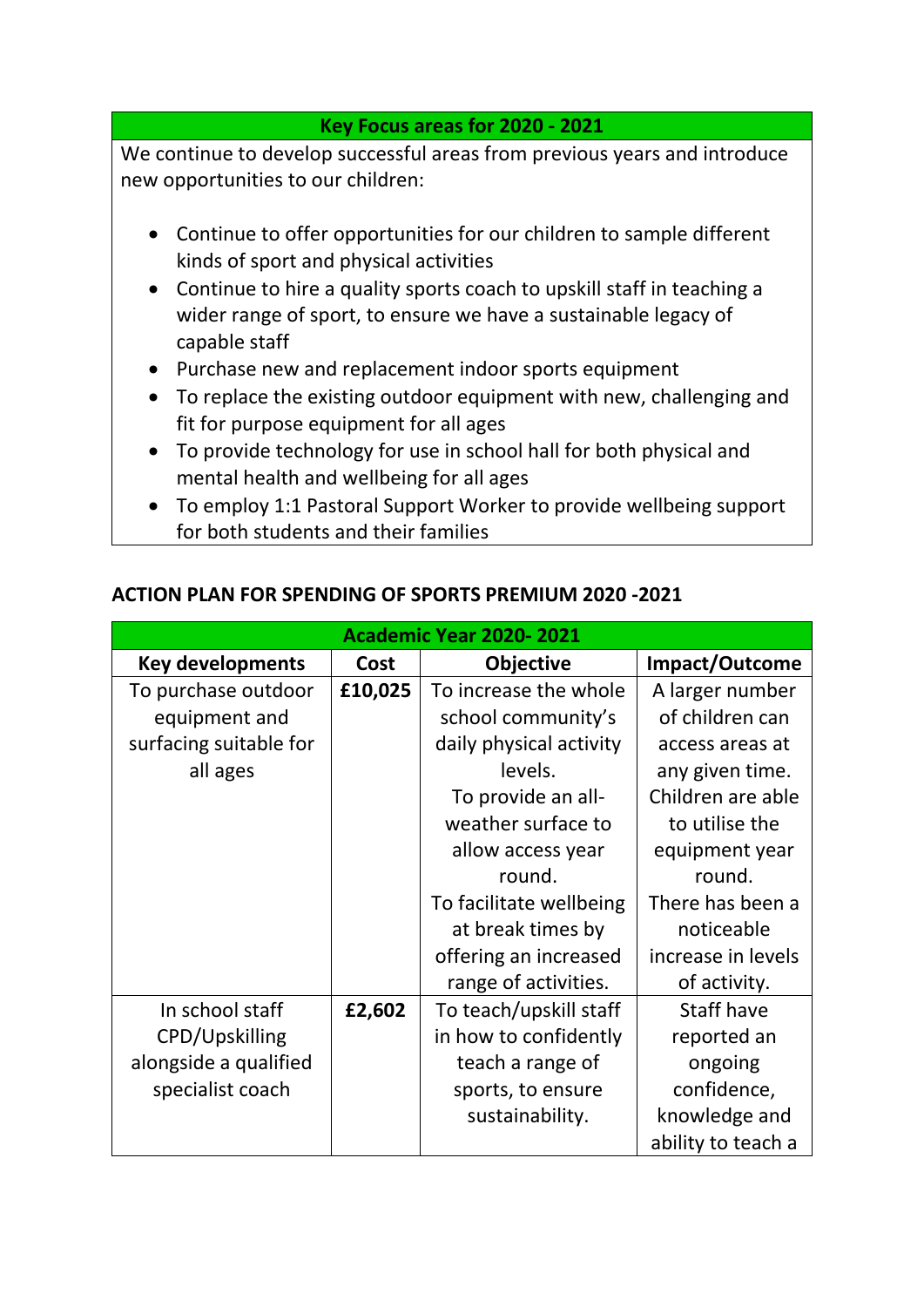|                       |        |                             | wider range of       |
|-----------------------|--------|-----------------------------|----------------------|
|                       |        |                             | sports.              |
| Fund a 1:1 Pastoral   | £928   | To nurture, and             | Children have        |
| Support Worker and    |        | support children's          | been able to talk    |
| mindfulness exercise  |        | mental health and           | openly about         |
| coach, to work        |        | wellbeing.                  | their feelings.      |
| alongside vulnerable  |        |                             | They have gained     |
| pupils                |        |                             | strategies for       |
|                       |        |                             | dealing with a       |
|                       |        |                             | range of             |
|                       |        |                             | emotions.            |
|                       |        |                             | <b>Families have</b> |
|                       |        |                             | reported feeling     |
|                       |        |                             | supported.           |
| To purchase a smart   | £2,599 | To provide access to        | Children have        |
| screen                |        | teaching within the         | been able to         |
|                       |        | school hall for sports      | access quality       |
|                       |        | and wellbeing               | teaching and         |
|                       |        |                             | wellbeing            |
|                       |        |                             | resources in an      |
|                       |        |                             | area where there     |
|                       |        |                             | is space to take     |
|                       |        |                             | part in these        |
|                       |        |                             | activities.          |
| Indoor equipment      | £1,046 | To provide sufficient       | Children are         |
|                       |        | high quality                | actively engaged     |
|                       |        | equipment to engage         | with resources in    |
|                       |        | full classes in the         | their break and      |
|                       |        | specific sports of          | lunch times,         |
|                       |        | <b>Football and Tennis.</b> | increasing           |
|                       |        |                             | activity levels      |
|                       |        |                             | throughout the       |
|                       |        |                             | school day for all.  |
| Impact days and trips | £285   | To provide                  | Children are         |
|                       |        | experiences to the          | active in different  |
|                       |        | children to engage          | ways, new ideas      |
|                       |        | them in different           | are especially       |
|                       |        | physical activities eg.     | effective with the   |
|                       |        | Orienteering                | children who are     |
|                       |        |                             | less likely to       |